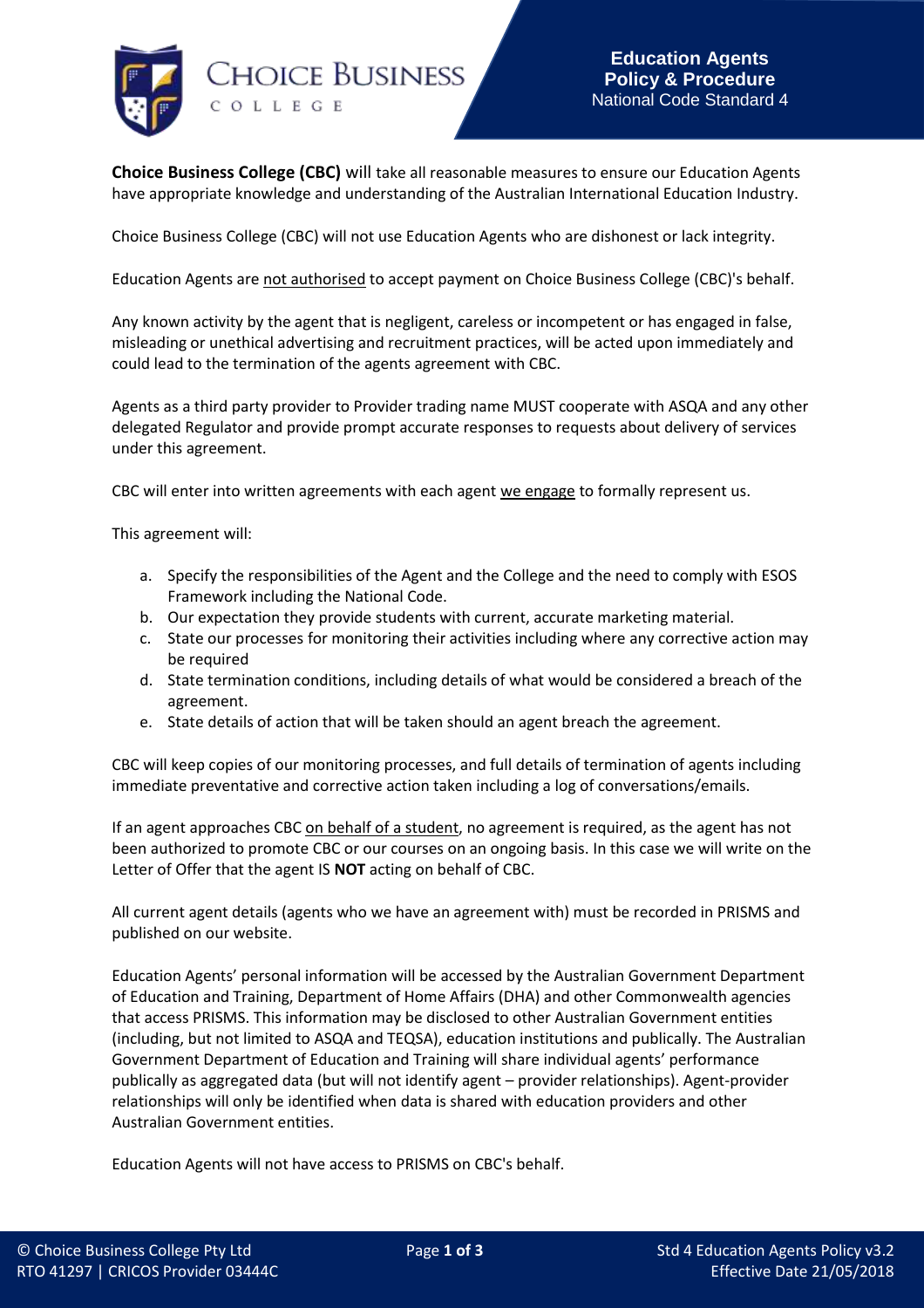

CBC recommends our agents (as stated in our agreement) participate in the 'Education Agent Training Course' online https://eatc.onlinetrainingnow.com/courses/education-agent-trainingcourse

CBC has a documented process for monitoring agents marketing material to be current and informing agents of any changes applicable to them.

CBC does not have to advise intending students whether or not they have an agreement with an agent.

CBC WILL NOT accept students or enter into an agreement with an education agent if it knows or suspects the agent to be:

- 1. Engaged in any dishonest practices or if we know they have previously engaged in dishonest practices.
- 2. Recruiting or enrolling anyone other than genuine/bona fide students
- 3. Providing immigration advice where they are not authorised to do so under the Migration Act 1958.

We will monitor agents by **one or more** of the following:

- a. regular face-to-face meetings with agents onshore or offshore;
- b. telephone/teleconference meetings;
- c. regular reports from agents;
- d. surveys of students recruited by particular agents, during orientation;
- e. surveys of parents of the students recruited by particular agents;
- f. performance benchmarks included in agreements;
- g. spot checks by the College, for example, to observe agents at work at education fairs; or
- h. Surveys of agents.

## **PROCEDURE/PROCESS**

All agents engaged by CBC must complete and sign an Agent Agreement.

The CEO /Marketing Manager are responsible for monitoring agents and to ensure agent contracts are current.

CBC does not have to advise intending students whether or not they have an agreement with an agent.

All current agents MUST be listed on PRISMS and the CBC website; this list must be kept current at all times.

Agents will only be engaged by the Marketing Manager or CEO.